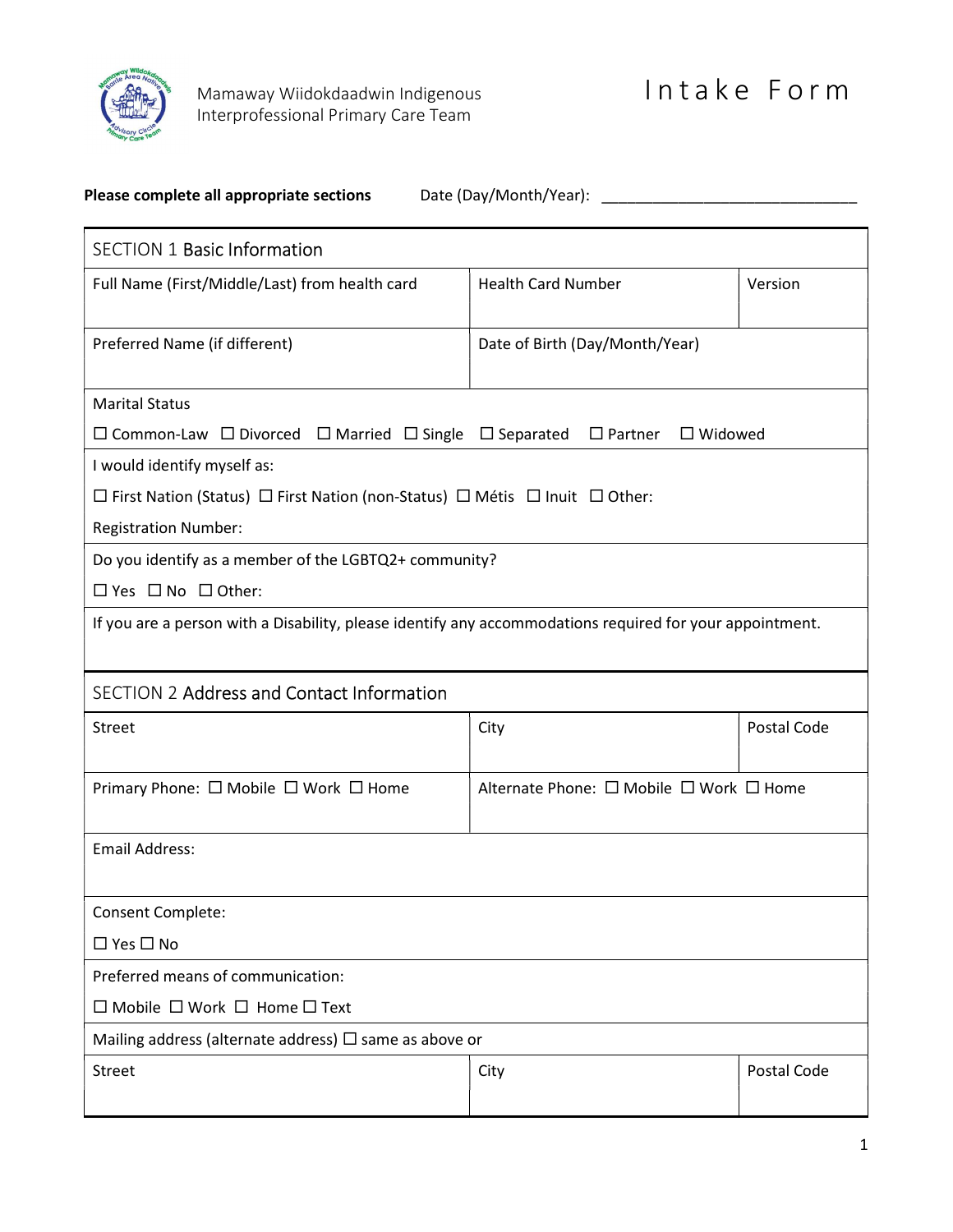| <b>SECTION 2B Emergency Contact Information</b>                                                                                                                |                                         |             |
|----------------------------------------------------------------------------------------------------------------------------------------------------------------|-----------------------------------------|-------------|
| Name                                                                                                                                                           | Relationship                            |             |
| Primary Phone: $\Box$ Mobile $\Box$ Work $\Box$ Home                                                                                                           | Alternate Phone: □ Mobile □ Work □ Home |             |
| Do you have a substitute decision maker (SDM) / Power of Attorney (POA) for medical care? $\Box$ Yes $\Box$ No                                                 |                                         |             |
| SDM/POA Name                                                                                                                                                   | Relationship                            |             |
| Primary Phone: $\Box$ Mobile $\Box$ Work $\Box$ Home                                                                                                           | Alternate Phone: □ Mobile □ Work □ Home |             |
| SECTION 2C If completing forms for a child/youth (under 18) please provide the following:                                                                      |                                         |             |
| Legal Guardian(s):                                                                                                                                             | Relationship to child/youth:            |             |
| Child is residing with:                                                                                                                                        |                                         |             |
| $\Box$ Both parents $\Box$ Mother $\Box$ Father $\Box$ Caregiver $\Box$ Foster parents $\Box$ Group home<br>$\Box$ Relative (specify<br>$\Box$ Other (specify) |                                         |             |
| Agency Involvement: $\Box$ CAS / Band Rep. $\Box$ Other (specify)                                                                                              |                                         |             |
| <b>SECTION 3A Caregiver Primary Contact Information</b>                                                                                                        |                                         |             |
| Full Name (First/Last)                                                                                                                                         | Relationship:                           |             |
| <b>Street</b>                                                                                                                                                  | City                                    | Postal Code |
| Primary Phone: $\Box$ Mobile $\Box$ Work $\Box$ Home                                                                                                           | Alternate Phone: □ Mobile □ Work □ Home |             |
| SECTION 3B Caregiver (Additional) Contact Information                                                                                                          |                                         |             |
| Full Name (First/Last)                                                                                                                                         | Relationship:                           |             |
| <b>Street</b>                                                                                                                                                  | City                                    | Postal Code |
| Primary Phone: □ Mobile □ Work □ Home                                                                                                                          | Alternate Phone: □ Mobile □ Work □ Home |             |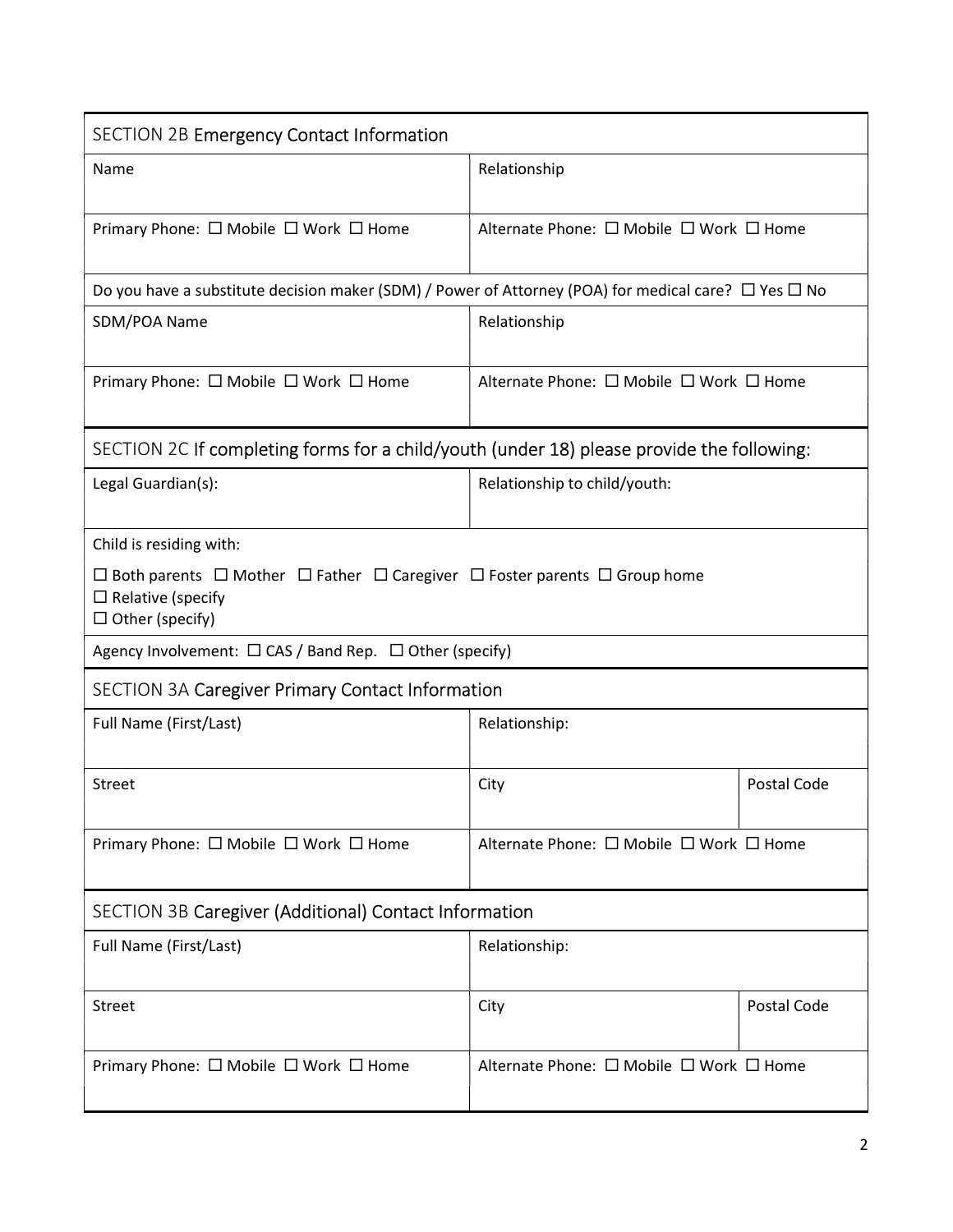

| <b>SECTION 3C Education</b>                                                                                                                               |       |                     |
|-----------------------------------------------------------------------------------------------------------------------------------------------------------|-------|---------------------|
| School                                                                                                                                                    | Grade | <b>School Board</b> |
|                                                                                                                                                           |       |                     |
| <b>SECTION 4 Health Service Provider</b>                                                                                                                  |       |                     |
| Do you have a Family Physician/Nurse Practitioner: $\Box$ Yes $\Box$ No                                                                                   |       |                     |
| Provider's Name:                                                                                                                                          |       |                     |
| Do you presently see a Traditional Healer/Elder: $\Box$ Yes $\Box$ No                                                                                     |       |                     |
| Traditional Healer/Elder's Name:                                                                                                                          |       |                     |
| Do you presently see a Mental Health Provider: $\Box$ Yes $\Box$ No                                                                                       |       |                     |
| Mental Health Provider's Name:                                                                                                                            |       |                     |
| <b>SECTION 5 Request for Wholistic Care Services</b>                                                                                                      |       |                     |
| I am requesting the following integrated Wholistic Care Service(s):                                                                                       |       |                     |
| <b>Traditional Healer:</b> $\Box$ Yes $\Box$ No $\Box$ Prefer not to answer                                                                               |       |                     |
| If yes, please indicate your request of services for Traditional Healing Care in order that we may arrange the<br>most appropriate healer for your needs. |       |                     |
|                                                                                                                                                           |       |                     |
| <b>Mental Health Services for Adults or Children:</b> $\Box$ Yes $\Box$ No $\Box$ Prefer not to answer                                                    |       |                     |
| If yes, please indicate how we may assist you with your needs.                                                                                            |       |                     |
|                                                                                                                                                           |       |                     |
|                                                                                                                                                           |       |                     |
| Clinical and/or Complementary Services: $\Box$ Yes $\Box$ No $\Box$ Prefer not to answer                                                                  |       |                     |
| If yes, please indicate how we can assist you.                                                                                                            |       |                     |
|                                                                                                                                                           |       |                     |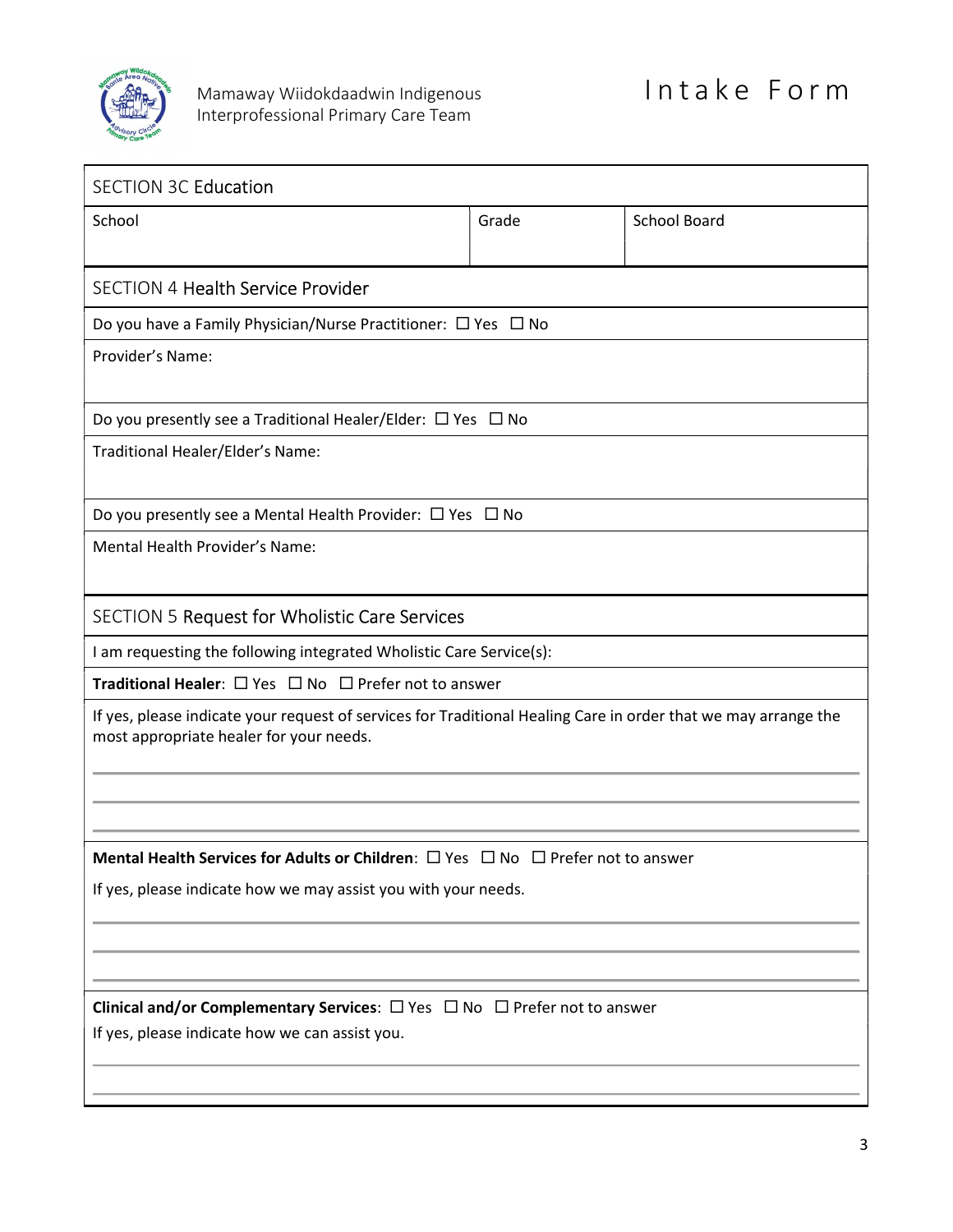| <b>SECTION 6 General Well-Being</b>                                                                                                                                                                                                                                                                                                                                         |                                                                                                                                                                                           |                                                                                                    |                                                                                                                                                                         |
|-----------------------------------------------------------------------------------------------------------------------------------------------------------------------------------------------------------------------------------------------------------------------------------------------------------------------------------------------------------------------------|-------------------------------------------------------------------------------------------------------------------------------------------------------------------------------------------|----------------------------------------------------------------------------------------------------|-------------------------------------------------------------------------------------------------------------------------------------------------------------------------|
| In describing my general well-being:                                                                                                                                                                                                                                                                                                                                        |                                                                                                                                                                                           |                                                                                                    |                                                                                                                                                                         |
| $\Box$ Chronic Illness<br><b>Developmental Disabilities</b><br>Drug or Alcohol Dependence<br>$\Box$ Learning Disability<br><b>Mental Illness</b><br><b>Physical Disability</b>                                                                                                                                                                                              |                                                                                                                                                                                           | $\Box$ Other (please specify)<br>$\Box$ None<br>Do not know<br>$\Box$<br>Prefer not to answer<br>П | $\Box$ Sensory Disability (i.e. hearing or vision loss)                                                                                                                 |
| My concerns or conditions include: (Please check all that apply.)                                                                                                                                                                                                                                                                                                           |                                                                                                                                                                                           |                                                                                                    |                                                                                                                                                                         |
| $\Box$ Arthritis<br>$\Box$ Asthma or Lung disease<br><b>Behavioural Concerns</b><br>Cancer<br><b>Chronic Pain</b><br>Developmental delays<br><b>Diabetes</b><br>Other (please specify)                                                                                                                                                                                      | $\Box$ Ear/Hearing problems<br>Eating problems<br>ப<br>Eye problems<br>$\Box$<br>Headaches<br>$\Box$<br><b>Heart Disease</b><br>$\Box$<br>Hepatitis<br>ப<br>High Blood Pressure<br>$\Box$ |                                                                                                    | $\Box$ Kidney Disease<br>$\Box$ Learning Problems<br><b>Mental Health Issues</b><br>Pregnancy<br>ப<br>$\Box$ Seizures/Epilepsy<br>$\Box$ Stroke<br>$\Box$ Substance use |
| Please list any Medical Specialists, including complimentary health practitioners and what you see them for:                                                                                                                                                                                                                                                                |                                                                                                                                                                                           |                                                                                                    |                                                                                                                                                                         |
| List known allergies: (food, medicines, environmental, insect) and your reaction.                                                                                                                                                                                                                                                                                           |                                                                                                                                                                                           |                                                                                                    |                                                                                                                                                                         |
| <b>SECTION 7 Medications</b>                                                                                                                                                                                                                                                                                                                                                |                                                                                                                                                                                           |                                                                                                    |                                                                                                                                                                         |
| Are you using Traditional Medicines? $\Box$ Yes $\Box$ No                                                                                                                                                                                                                                                                                                                   |                                                                                                                                                                                           |                                                                                                    |                                                                                                                                                                         |
| <b>Present Medications:</b><br>$\Box$ Not currently on medication<br>$\Box$ Please bring medications or current printout of all medications from your pharmacist.<br>(List any other medications you are taking. Including such items like aspirin, laxatives, vitamins, calcium and<br>other supplements, etc.) If more space is needed, please use the back of this page. |                                                                                                                                                                                           |                                                                                                    |                                                                                                                                                                         |
| <b>Pharmacy Name and Address</b>                                                                                                                                                                                                                                                                                                                                            |                                                                                                                                                                                           | Pharmacy Phone Number                                                                              |                                                                                                                                                                         |
| Your Drug Plan: □ NIHB □ Ontario Drug Benefits □ Private                                                                                                                                                                                                                                                                                                                    |                                                                                                                                                                                           |                                                                                                    |                                                                                                                                                                         |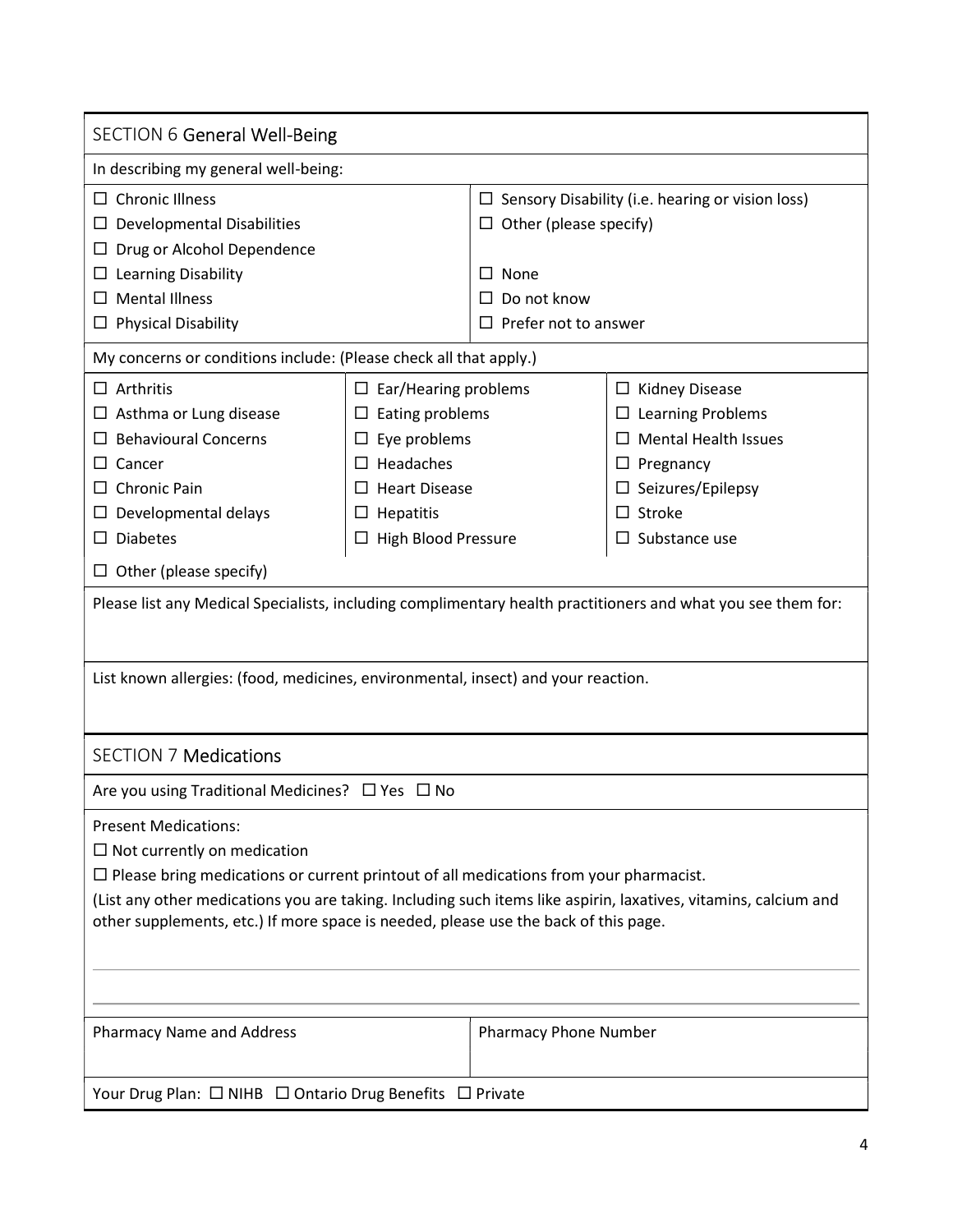

### SECTION 8 Your Story

~ We ask because we care. ~

Additional information is required for health equity, statistical purposes and funding eligibility. We are collecting social information from clients to find out who we serve and what unique needs our clients have. We will also use this information to understand client experiences and outcomes, as well as identifying gaps in service.

### Do I have to answer these questions?

No. The questions are voluntary, and you can choose "prefer not to answer" to any or all the following questions. This will not affect your care at the Mamaway Wiidokdaadwin Primary Care Clinic.

| We would like to get to know your family story. If comfortable please share with us here or at your meet |
|----------------------------------------------------------------------------------------------------------|
| and greet appointment if preferred:                                                                      |

\_\_\_\_\_\_\_\_\_\_\_\_\_\_\_\_\_\_\_\_\_\_\_\_\_\_\_\_\_\_\_\_\_\_\_\_\_\_\_\_\_\_\_\_\_\_\_\_\_\_\_\_\_\_\_\_\_\_\_\_\_\_\_\_\_\_\_\_\_\_\_\_\_\_\_\_\_\_\_\_\_\_\_\_\_\_\_\_\_

\_\_\_\_\_\_\_\_\_\_\_\_\_\_\_\_\_\_\_\_\_\_\_\_\_\_\_\_\_\_\_\_\_\_\_\_\_\_\_\_\_\_\_\_\_\_\_\_\_\_\_\_\_\_\_\_\_\_\_\_\_\_\_\_\_\_\_\_\_\_\_\_\_\_\_\_\_\_\_\_\_\_\_\_\_\_\_\_\_

\_\_\_\_\_\_\_\_\_\_\_\_\_\_\_\_\_\_\_\_\_\_\_\_\_\_\_\_\_\_\_\_\_\_\_\_\_\_\_\_\_\_\_\_\_\_\_\_\_\_\_\_\_\_\_\_\_\_\_\_\_\_\_\_\_\_\_\_\_\_\_\_\_\_\_\_\_\_\_\_\_\_\_\_\_\_\_\_\_

\_\_\_\_\_\_\_\_\_\_\_\_\_\_\_\_\_\_\_\_\_\_\_\_\_\_\_\_\_\_\_\_\_\_\_\_\_\_\_\_\_\_\_\_\_\_\_\_\_\_\_\_\_\_\_\_\_\_\_\_\_\_\_\_\_\_\_\_\_\_\_\_\_\_\_\_\_\_\_\_\_\_\_\_\_\_\_\_\_

\_\_\_\_\_\_\_\_\_\_\_\_\_\_\_\_\_\_\_\_\_\_\_\_\_\_\_\_\_\_\_\_\_\_\_\_\_\_\_\_\_\_\_\_\_\_\_\_\_\_\_\_\_\_\_\_\_\_\_\_\_\_\_\_\_\_\_\_\_\_\_\_\_\_\_\_\_\_\_\_\_\_\_\_\_\_\_\_\_

\_\_\_\_\_\_\_\_\_\_\_\_\_\_\_\_\_\_\_\_\_\_\_\_\_\_\_\_\_\_\_\_\_\_\_\_\_\_\_\_\_\_\_\_\_\_\_\_\_\_\_\_\_\_\_\_\_\_\_\_\_\_\_\_\_\_\_\_\_\_\_\_\_\_\_\_\_\_\_\_\_\_\_\_\_\_\_\_\_

\_\_\_\_\_\_\_\_\_\_\_\_\_\_\_\_\_\_\_\_\_\_\_\_\_\_\_\_\_\_\_\_\_\_\_\_\_\_\_\_\_\_\_\_\_\_\_\_\_\_\_\_\_\_\_\_\_\_\_\_\_\_\_\_\_\_\_\_\_\_\_\_\_\_\_\_\_\_\_\_\_\_\_\_\_\_\_\_\_

\_\_\_\_\_\_\_\_\_\_\_\_\_\_\_\_\_\_\_\_\_\_\_\_\_\_\_\_\_\_\_\_\_\_\_\_\_\_\_\_\_\_\_\_\_\_\_\_\_\_\_\_\_\_\_\_\_\_\_\_\_\_\_\_\_\_\_\_\_\_\_\_\_\_\_\_\_\_\_\_\_\_\_\_\_\_\_\_\_

\_\_\_\_\_\_\_\_\_\_\_\_\_\_\_\_\_\_\_\_\_\_\_\_\_\_\_\_\_\_\_\_\_\_\_\_\_\_\_\_\_\_\_\_\_\_\_\_\_\_\_\_\_\_\_\_\_\_\_\_\_\_\_\_\_\_\_\_\_\_\_\_\_\_\_\_\_\_\_\_\_\_\_\_\_\_\_\_\_

\_\_\_\_\_\_\_\_\_\_\_\_\_\_\_\_\_\_\_\_\_\_\_\_\_\_\_\_\_\_\_\_\_\_\_\_\_\_\_\_\_\_\_\_\_\_\_\_\_\_\_\_\_\_\_\_\_\_\_\_\_\_\_\_\_\_\_\_\_\_\_\_\_\_\_\_\_\_\_\_\_\_\_\_\_\_\_\_\_

\_\_\_\_\_\_\_\_\_\_\_\_\_\_\_\_\_\_\_\_\_\_\_\_\_\_\_\_\_\_\_\_\_\_\_\_\_\_\_\_\_\_\_\_\_\_\_\_\_\_\_\_\_\_\_\_\_\_\_\_\_\_\_\_\_\_\_\_\_\_\_\_\_\_\_\_\_\_\_\_\_\_\_\_\_\_\_\_\_

\_\_\_\_\_\_\_\_\_\_\_\_\_\_\_\_\_\_\_\_\_\_\_\_\_\_\_\_\_\_\_\_\_\_\_\_\_\_\_\_\_\_\_\_\_\_\_\_\_\_\_\_\_\_\_\_\_\_\_\_\_\_\_\_\_\_\_\_\_\_\_\_\_\_\_\_\_\_\_\_\_\_\_\_\_\_\_\_\_

\_\_\_\_\_\_\_\_\_\_\_\_\_\_\_\_\_\_\_\_\_\_\_\_\_\_\_\_\_\_\_\_\_\_\_\_\_\_\_\_\_\_\_\_\_\_\_\_\_\_\_\_\_\_\_\_\_\_\_\_\_\_\_\_\_\_\_\_\_\_\_\_\_\_\_\_\_\_\_\_\_\_\_\_\_\_\_\_\_

\_\_\_\_\_\_\_\_\_\_\_\_\_\_\_\_\_\_\_\_\_\_\_\_\_\_\_\_\_\_\_\_\_\_\_\_\_\_\_\_\_\_\_\_\_\_\_\_\_\_\_\_\_\_\_\_\_\_\_\_\_\_\_\_\_\_\_\_\_\_\_\_\_\_\_\_\_\_\_\_\_\_\_\_\_\_\_\_\_

\_\_\_\_\_\_\_\_\_\_\_\_\_\_\_\_\_\_\_\_\_\_\_\_\_\_\_\_\_\_\_\_\_\_\_\_\_\_\_\_\_\_\_\_\_\_\_\_\_\_\_\_\_\_\_\_\_\_\_\_\_\_\_\_\_\_\_\_\_\_\_\_\_\_\_\_\_\_\_\_\_\_\_\_\_\_\_\_\_

\_\_\_\_\_\_\_\_\_\_\_\_\_\_\_\_\_\_\_\_\_\_\_\_\_\_\_\_\_\_\_\_\_\_\_\_\_\_\_\_\_\_\_\_\_\_\_\_\_\_\_\_\_\_\_\_\_\_\_\_\_\_\_\_\_\_\_\_\_\_\_\_\_\_\_\_\_\_\_\_\_\_\_\_\_\_\_\_\_

\_\_\_\_\_\_\_\_\_\_\_\_\_\_\_\_\_\_\_\_\_\_\_\_\_\_\_\_\_\_\_\_\_\_\_\_\_\_\_\_\_\_\_\_\_\_\_\_\_\_\_\_\_\_\_\_\_\_\_\_\_\_\_\_\_\_\_\_\_\_\_\_\_\_\_\_\_\_\_\_\_\_\_\_\_\_\_\_\_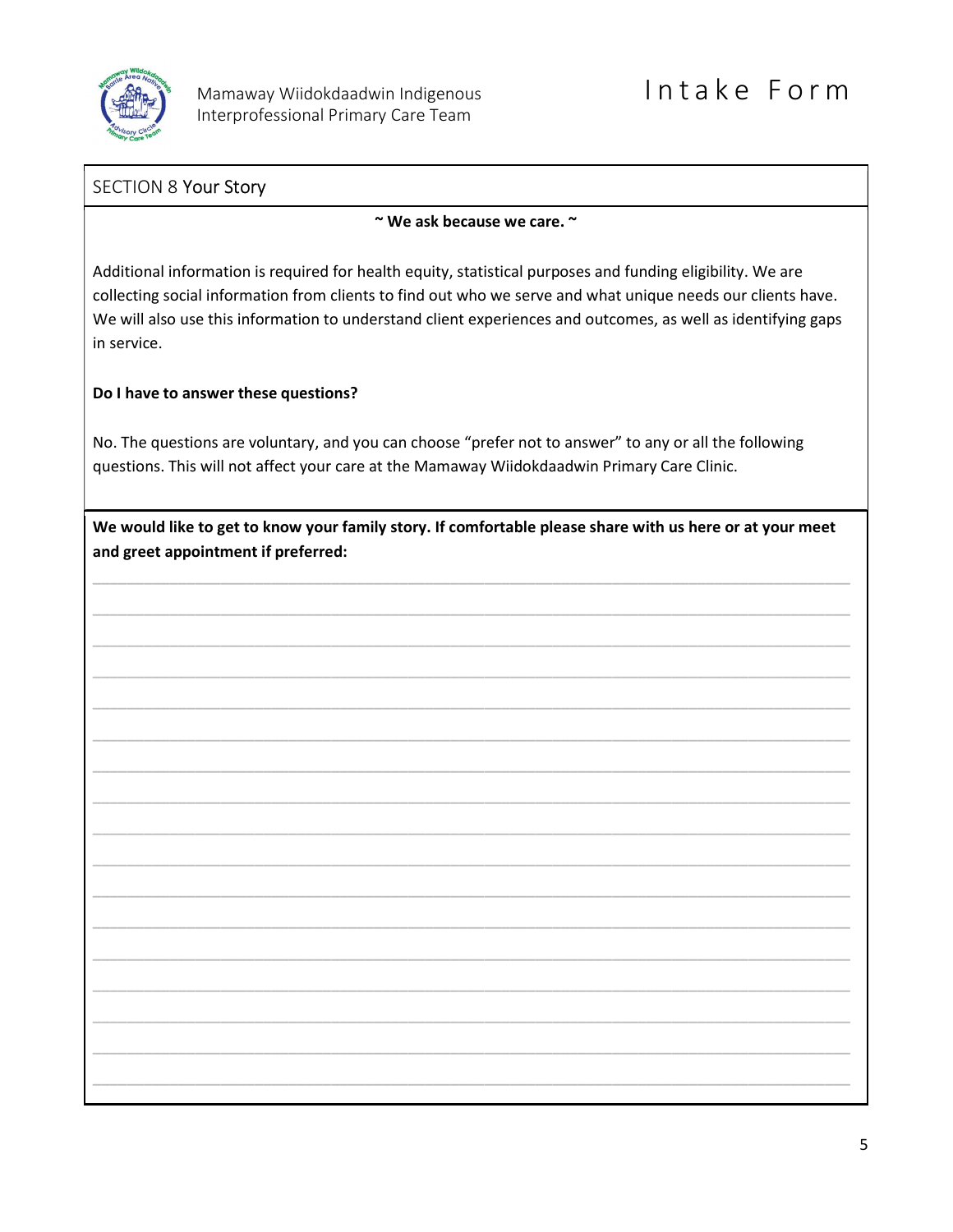| SECTION 9 Demographic Information                                                    |                                                  |
|--------------------------------------------------------------------------------------|--------------------------------------------------|
| Have you or any family members attended Residential School?                          |                                                  |
| $\Box$ Yes $\Box$ No $\Box$ Do not know $\Box$ Prefer not to answer                  |                                                  |
| Were you or another family member impacted by the 60's Scoop?                        |                                                  |
| $\Box$ Yes $\Box$ No $\Box$ Do not know $\Box$ Prefer not to answer                  |                                                  |
| My highest level of education is:                                                    |                                                  |
| $\Box$ Too young for primary completion<br>$\Box$ Primary or equivalent (grades 1-8) | No formal education<br>$\Box$<br>Other<br>$\Box$ |
| Secondary or equivalent (grades 9-12)                                                | Do not know<br>$\Box$                            |
| $\Box$ Post-Secondary or equivalent                                                  | $\square$ Prefer not to answer                   |
| What was your total family income before taxes last year?                            |                                                  |
| $\Box$ 0-\$14,999                                                                    | $\Box$ \$40,000 to \$59,999                      |
| \$15,000 to \$19,999                                                                 | \$60,000 to \$89,999<br>ப                        |
| $\Box$ \$20,000 to \$24,999                                                          | \$90,000 to \$119,999<br>$\Box$                  |
| $\Box$ \$25,000 to \$29,999                                                          | \$120,000 to \$149,999<br>□                      |
| $\Box$ \$30,000 to \$34,999                                                          | \$150,000 and over<br>$\Box$                     |
| $\Box$ \$35,000 to \$39,999                                                          | Do not know<br>$\Box$                            |
|                                                                                      | Prefer not to answer<br>$\Box$                   |
| How many people does this income support?                                            |                                                  |
| Persons<br>$\Box$ Do not know                                                        |                                                  |
| $\Box$ Prefer not to answer                                                          |                                                  |
| Who lives in your home?                                                              |                                                  |
| $\Box$ Couple with child (ren)                                                       | $\square$ Sole member (I live alone)             |
| $\Box$ Couple without child                                                          | $\square$ Siblings                               |
| $\Box$ Single parent family                                                          | $\Box$ Unrelated housemates                      |
| Grandparent(s) with grandchild(ren)                                                  | Other<br>$\Box$                                  |
| $\Box$ Extended family                                                               | $\Box$ Do not know                               |
|                                                                                      | $\Box$ Prefer not to answer                      |
| What type of housing or living arrangements do you have in place?                    |                                                  |
| $\Box$ Apartment                                                                     | $\Box$ Rooming House                             |
| $\Box$ Group Home                                                                    | $\square$ Shelter                                |
| Home Owner                                                                           | $\Box$ Subsidized Housing                        |
| Homeless                                                                             | Do not know<br>$\Box$                            |
| <b>Market Rental</b>                                                                 | Prefer not to answer<br>$\Box$                   |
| $\Box$ Other – temporary                                                             |                                                  |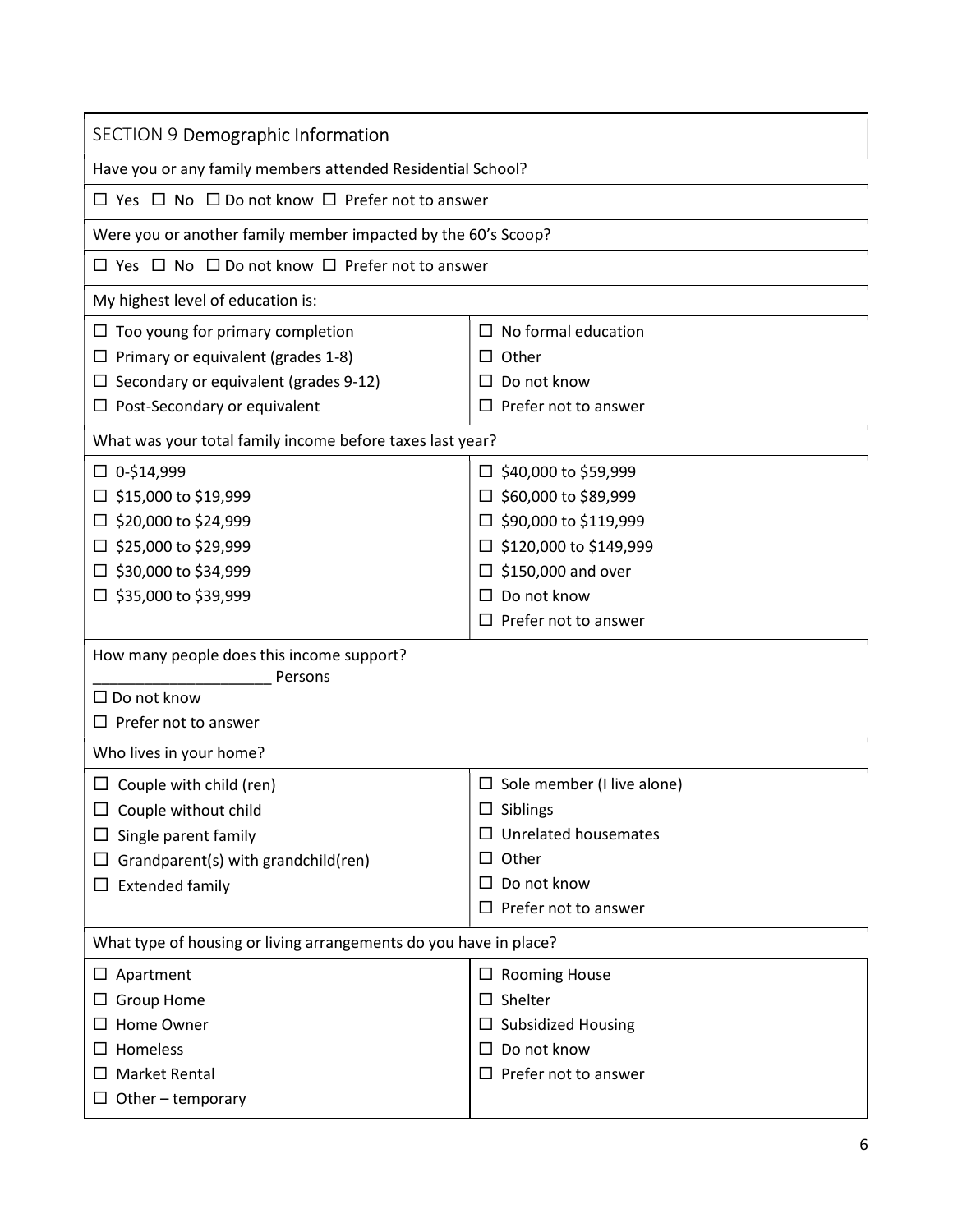

# Personal Health Information and Privacy

I \_\_\_\_\_\_\_\_\_\_\_\_\_\_\_\_\_\_\_\_\_\_\_\_\_\_\_\_\_\_\_\_\_\_\_\_\_\_\_\_\_\_\_understand that the Mamaway Wiidokdaadwin Primary Care Team is responsible for keeping all the information collected about clients confidential. All personnel/staff at the primary care clinic are held accountable to policies regarding confidentiality, privacy, consent, the release of information (Personal Health Information Act, and the Privacy Act), and the set standards of their profession.

- Mamaway Wiidokdaadwin Primary Care Team will collect pertinent information necessary to provide effective services for clients, and to meet legal/funding requirements.
- $\cdot \cdot$  To provide the best care possible, with your consent, information may be shared between appropriate team members.
- $\cdot \cdot$  As an active participant in your care, your express consent will be sought when referrals are made to other professionals outside of our primary care team.
- A health care record is created for each client and electronically stored; Electronic Medical Record (EMR). This electronic medical record of your personal health information is password protected, with access restricted to appropriate staff (i.e. Nurse Practitioner, RN). Each member of our team that provides direct service will have their notes scanned onto your file by the medical office assistant and may not have access to your full medical record, dependent on their position.
- Personal information will not be used or disclosed for purposes other than those for which it was collected, except with your express consent or required by law.
- **Personal information will only be kept until added to the EMR, then disposed of in a secure manner.**
- $\cdot$  All clients that access the clinic are asked to provide demographic information required by the Indigenous Primary Health Care Council (IPHCC). This information allows us to provide you with services and support, health equity, as well as, towards research reports and securing funding. Any information used for reporting or funding purposes will not be linked to your name or other identifying information.
- $\cdot \cdot$  Clients will be informed of the reasons for the data collection, and signed consent obtained before any disclosure of their health information, or use.

### Clients' Rights

Mamaway Wiidokdaadwin clients all share the following rights regarding their personal health information. They may:

- Access or obtain a copy of their information
- Request a correction of their information
- Have assistance in interpreting their record
- Withdraw or withhold consent

Assistance in understanding the record will be the responsibility of the primary care provider. If the provider is concerned that releasing the information could be harmful to the client; the team will be consulted prior to the release. Staff will respond to a request to view personal health information within 30 days.